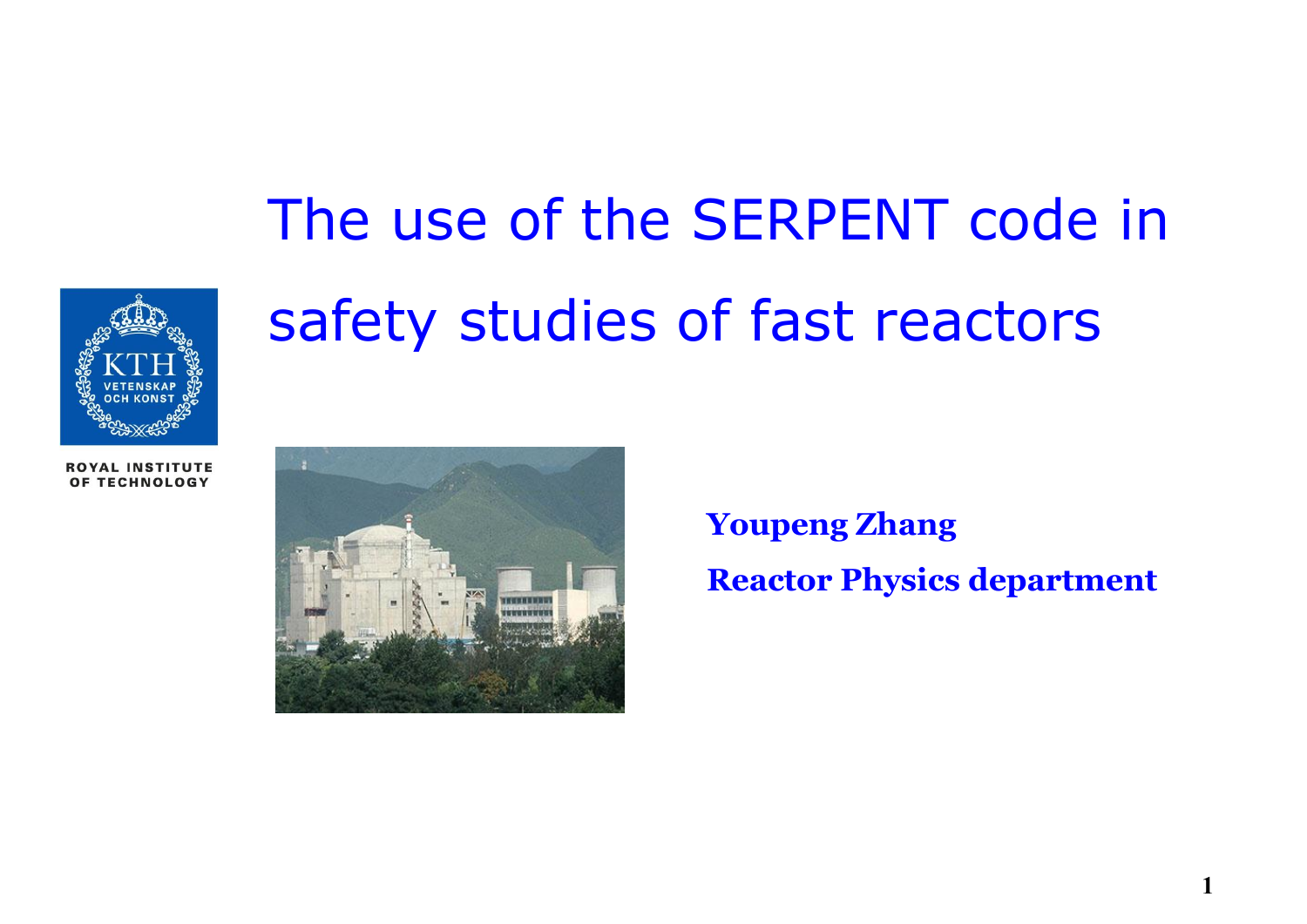### *Outline*

**Why fast reactors**



- **Reference fast reactor designs**
- **Transient simulation tool and study scheme**
- **What we can obtain from SERPENT calculations**
- **Some expectations of SERPENT**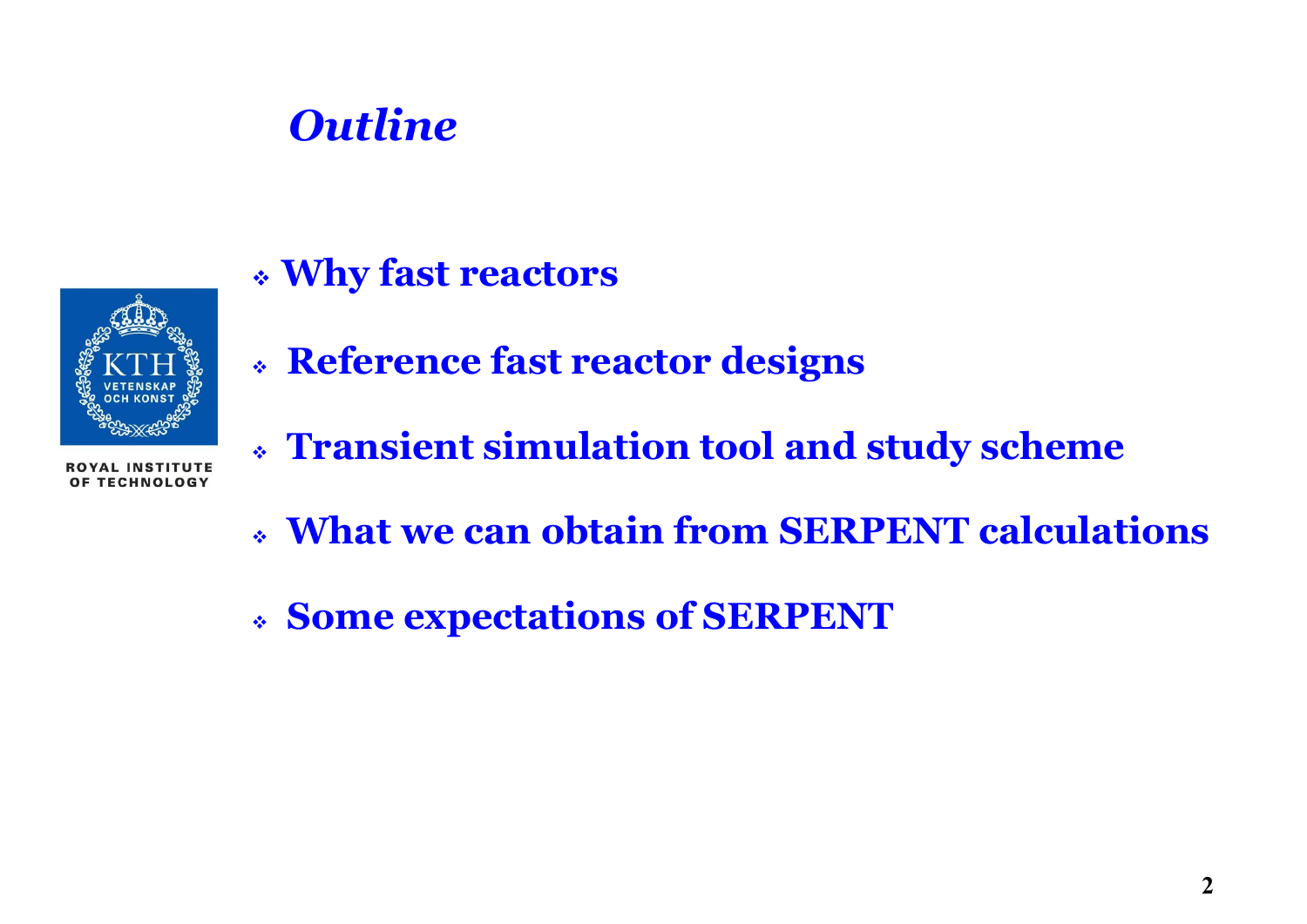

## Why fast reactors ...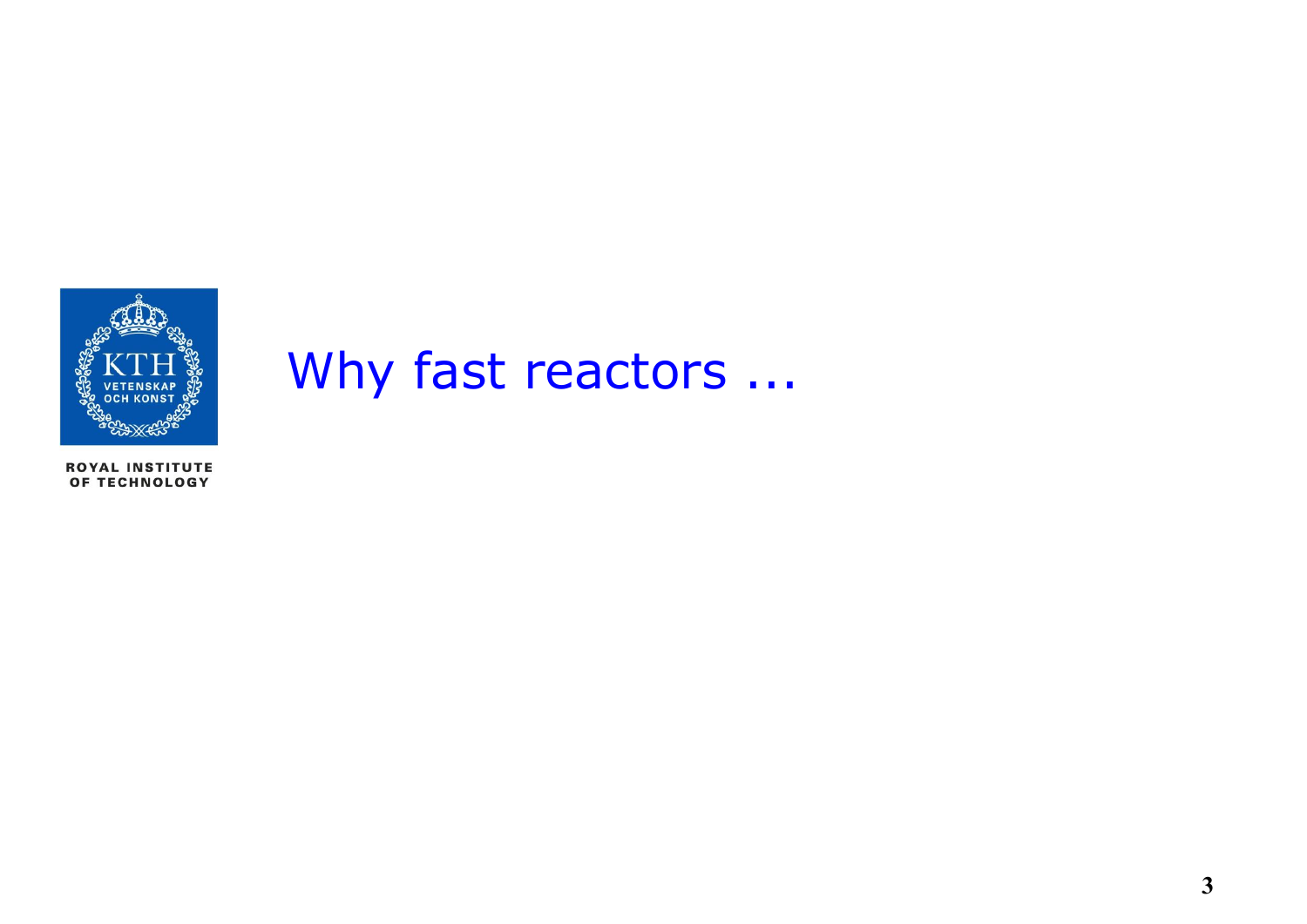#### **Recycling in LWR ... Transmutation in thermal spectrum**



 **Fission Pu-239 and Pu-241 ⇒Reduction of Pu inventory Am-241 could be partly transmuted by neutron absorptions: Am-241 + n -> Am-242 -> Cm-242 -> Pu-238 Hard to fission nuclides with even neutron number, e.g., Pu-240, Pu-242, Am-241, Am-243, Cm-244, Cm-246**

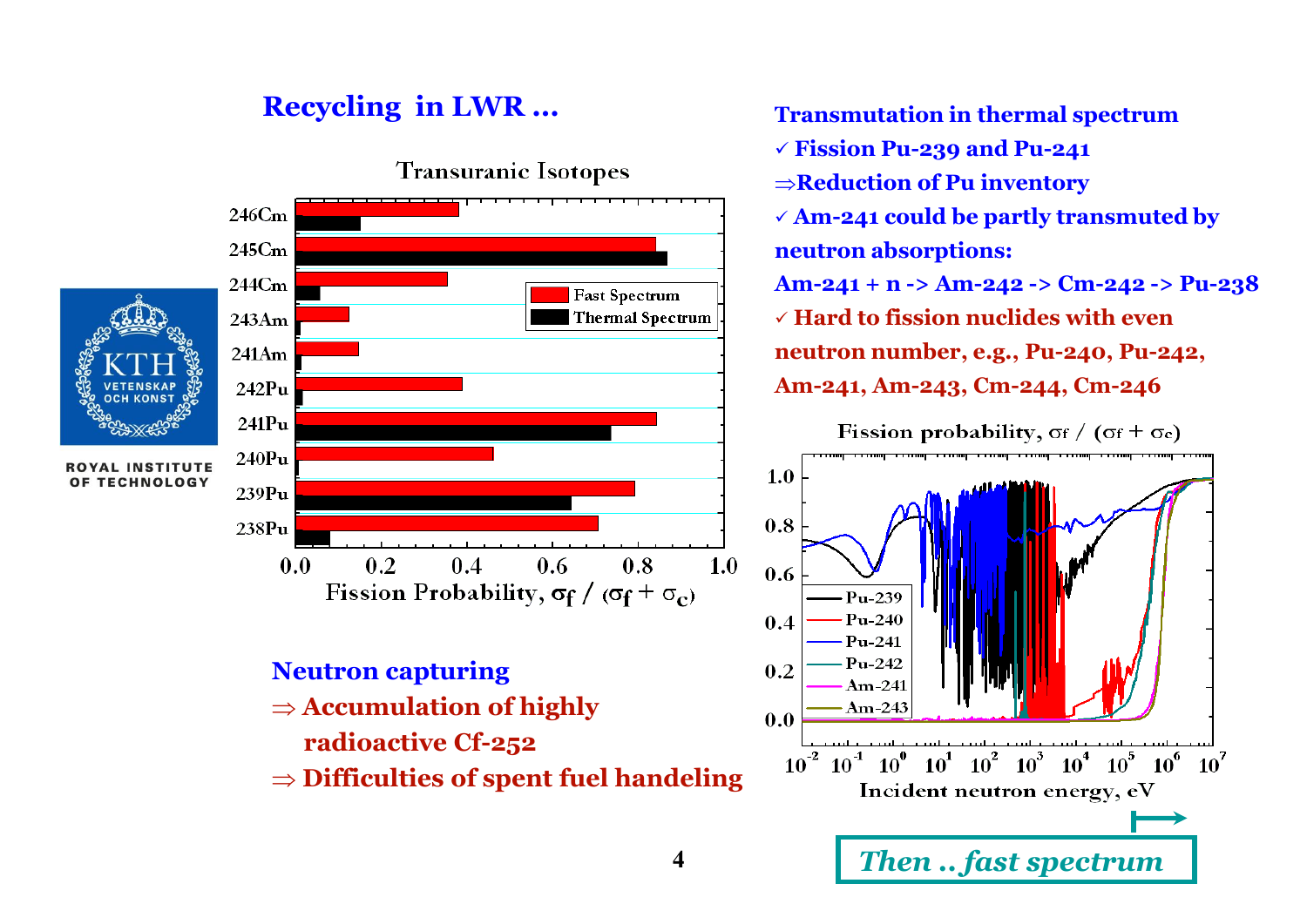

### Some fast reactor designs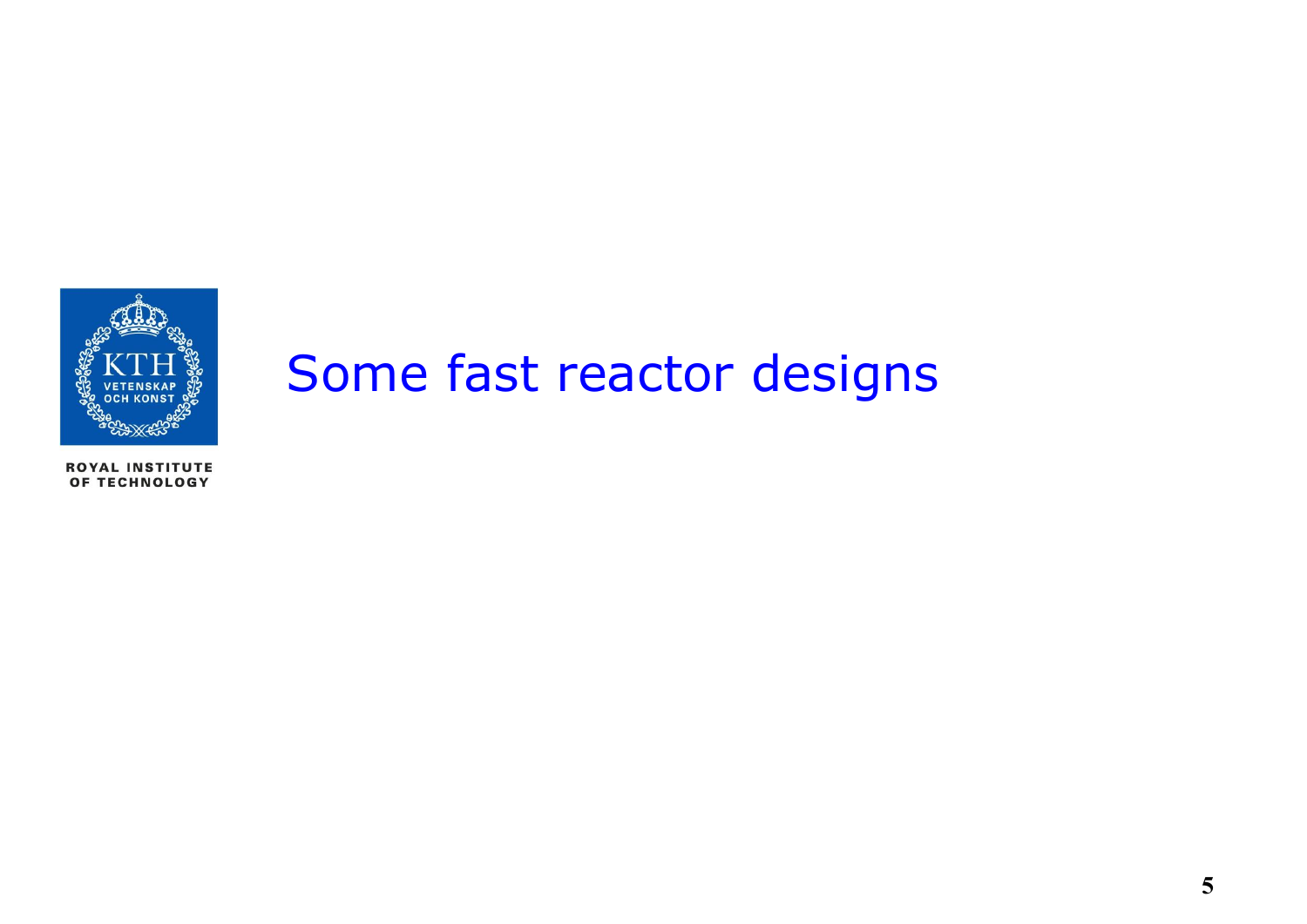



◯ Drive Fuel Assembly e B4C Reflector Assembly Steel Shielding Assembly

Control Rod Channel

### **IFR (Integral Fast Reactor)**

- **(U,Pu,Am)Zr loaded**
- $\triangleright$  **Rated power = 2500 MWth**
- **Reported good safety performance**
- **271 fuel pins per SA and 456 SA in core region**
- $\triangleright$  Pin OD = 7.2 mm and P/D = 1.667
- **Length of core active zone: 970 mm**

### **BN600**

- **Excellent operational performance since 1980**
- **Medium sized fast reactor (1470 MWth)**
	- **– Good balance between safety and economics**
- **Fully loaded with MOX**
- **127 pins per SA and 369 drive SA in core region**
- $\triangleright$  Pin OD = 6.9 mm and P/D = 1.159
- **Length of core active region = 1030 mm**



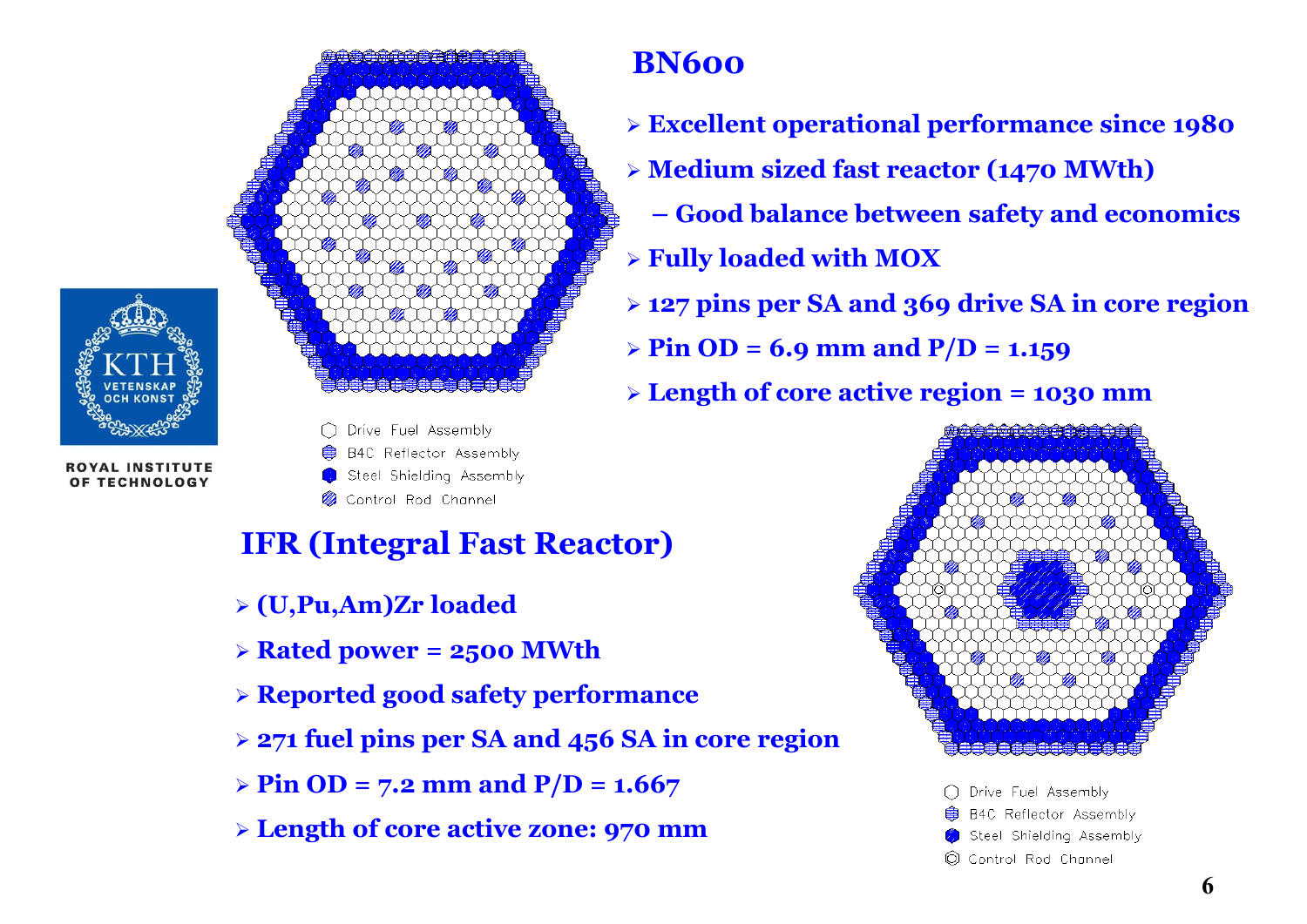### *SERPENT models*



**ROYAL INSTITUTE<br>OF TECHNOLOGY** 



*BN600*

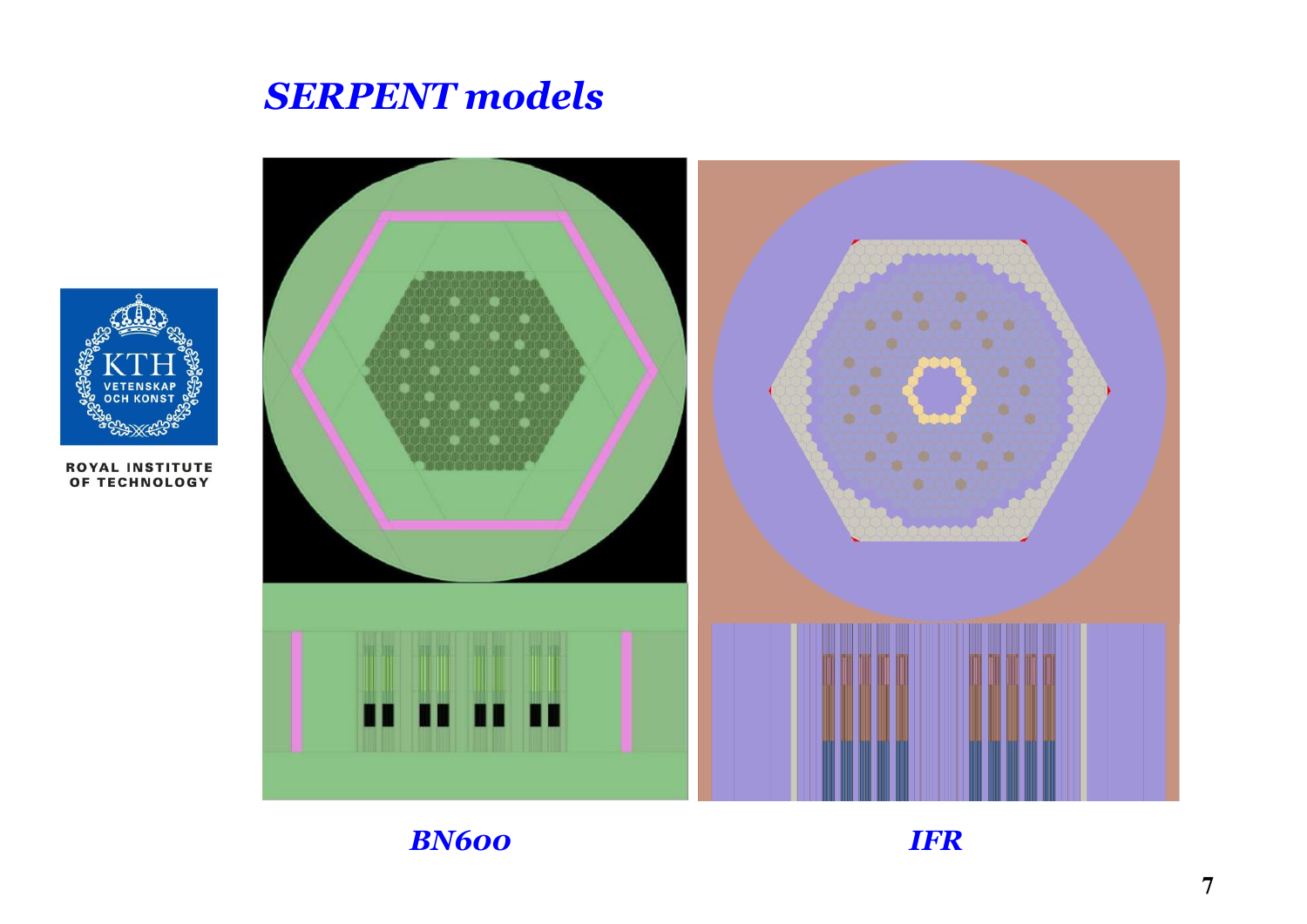

## Transient simulation tool and study scheme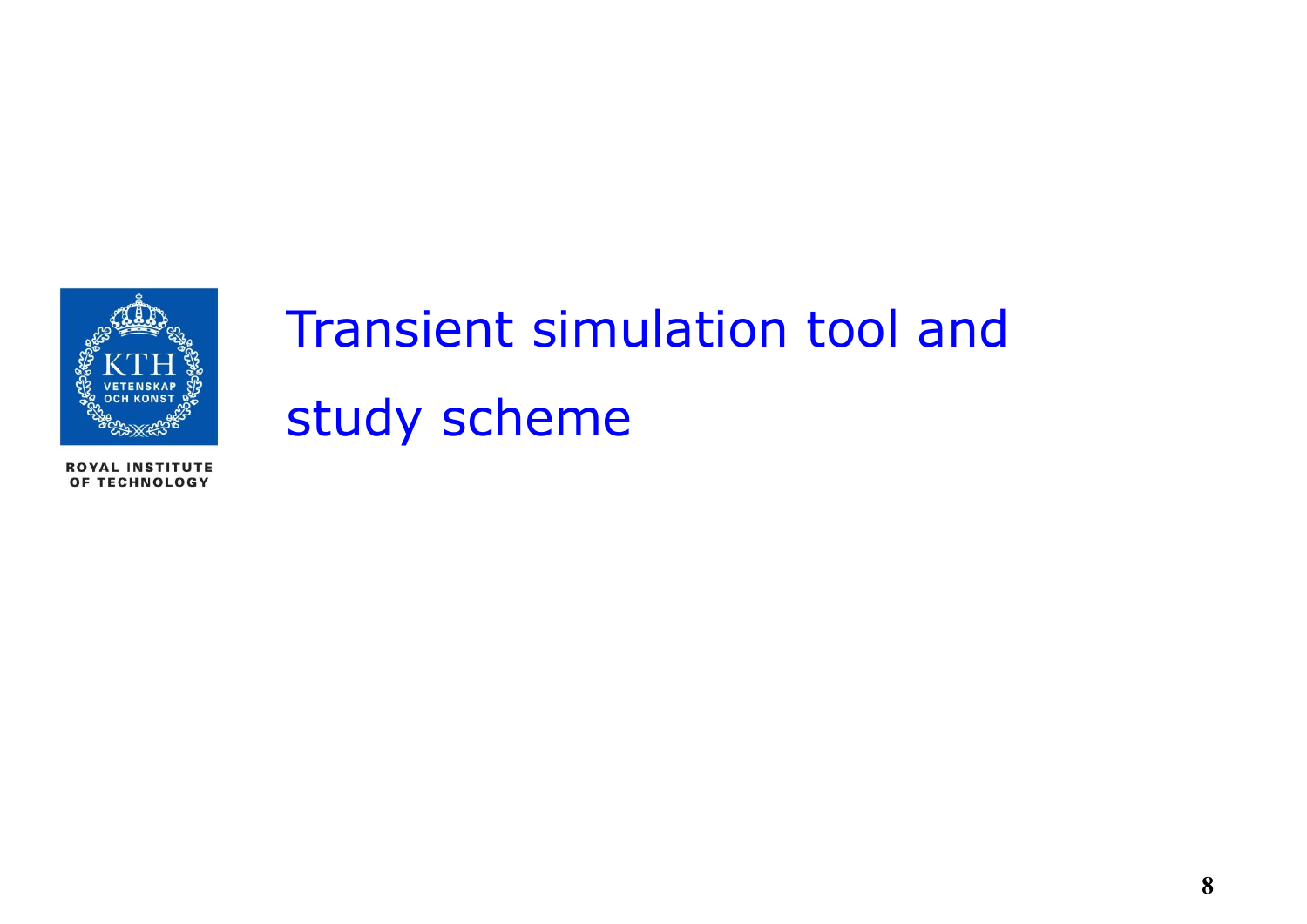#### *SAS4A/SASSYS transient analysis code*

- *Point kinetic model – Evaluating neutronic behavior*
- *Two-dimensional (r/z) heat conduction equation*
- *One-dimensional, homogenous coolant flow model*





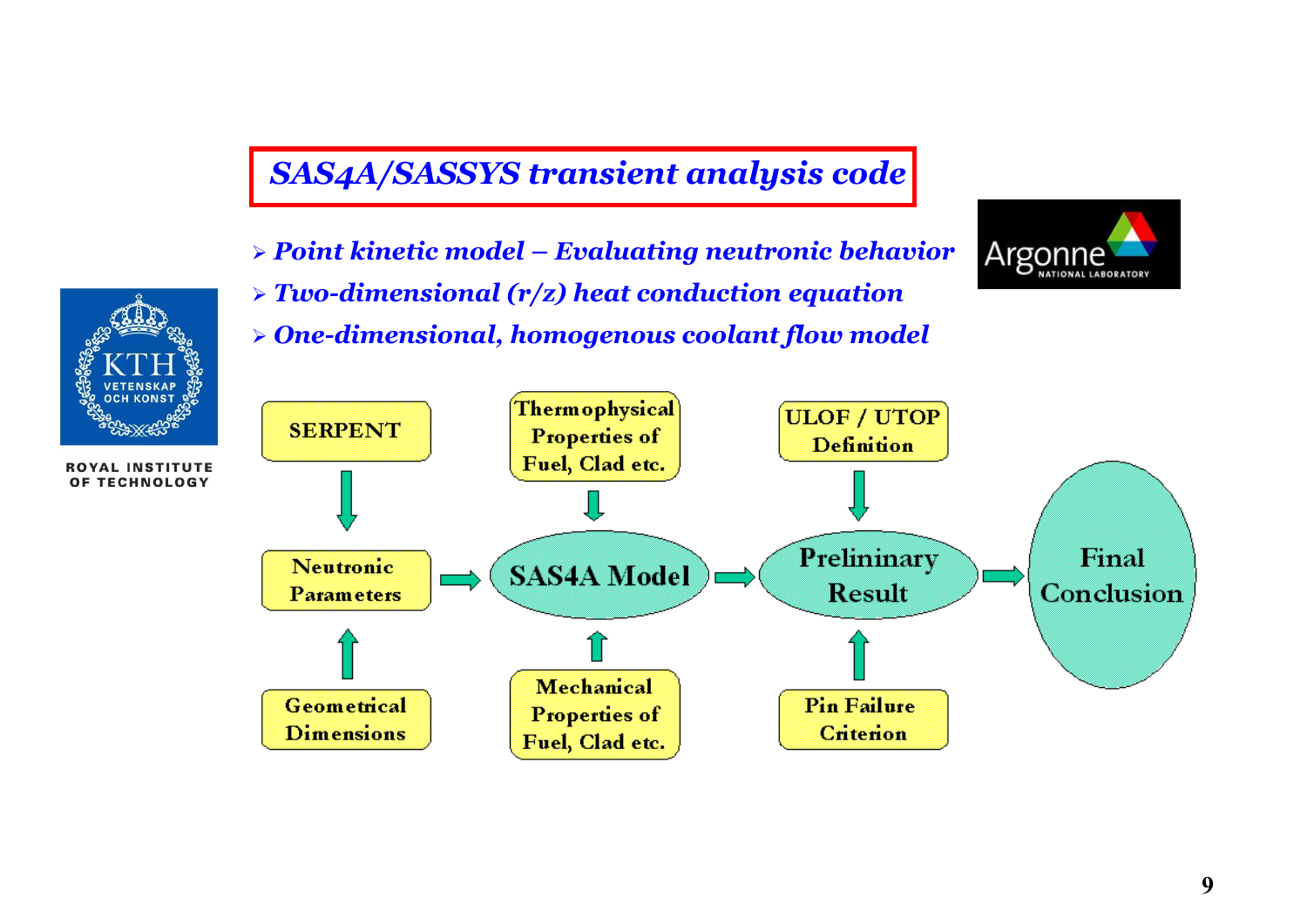

## Neutronic calculation results of BN600 design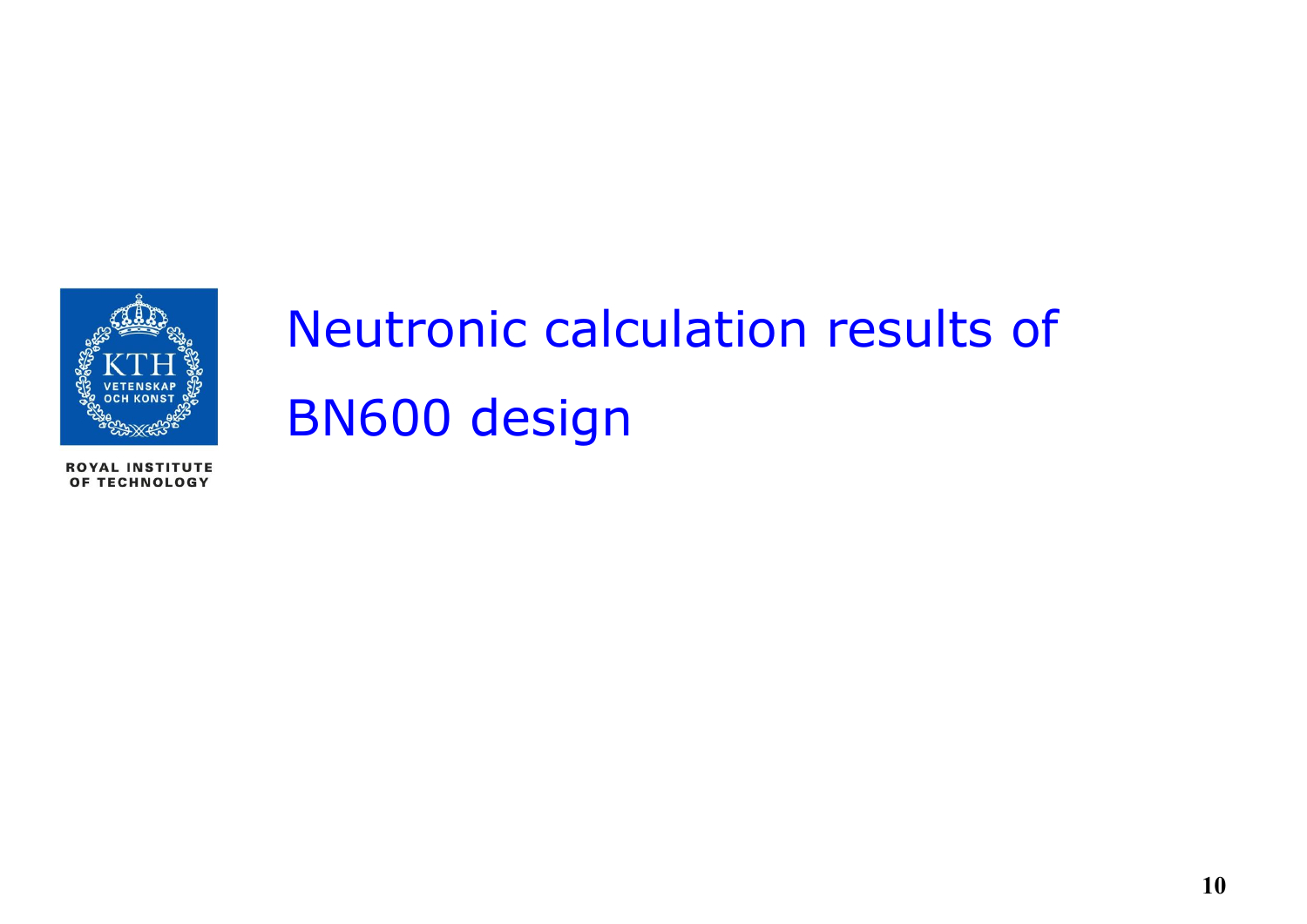### *Effective delayed neutron fraction, β eff*

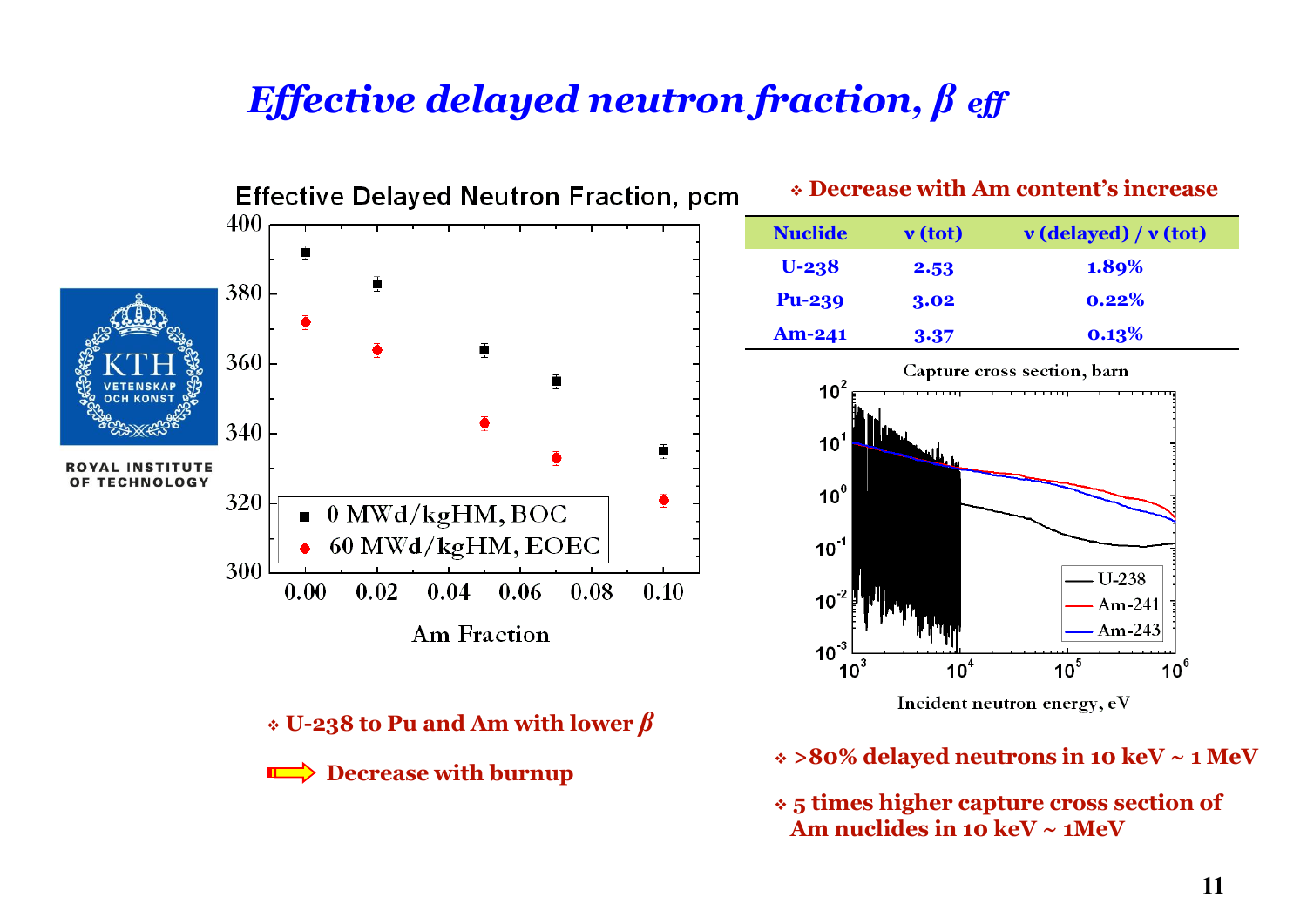### *The Doppler effect*

#### **Decrease with Am content's increase**

**More fission neutrons into effective region** 

**Increase with burnup**

 $\Box$ 



**12**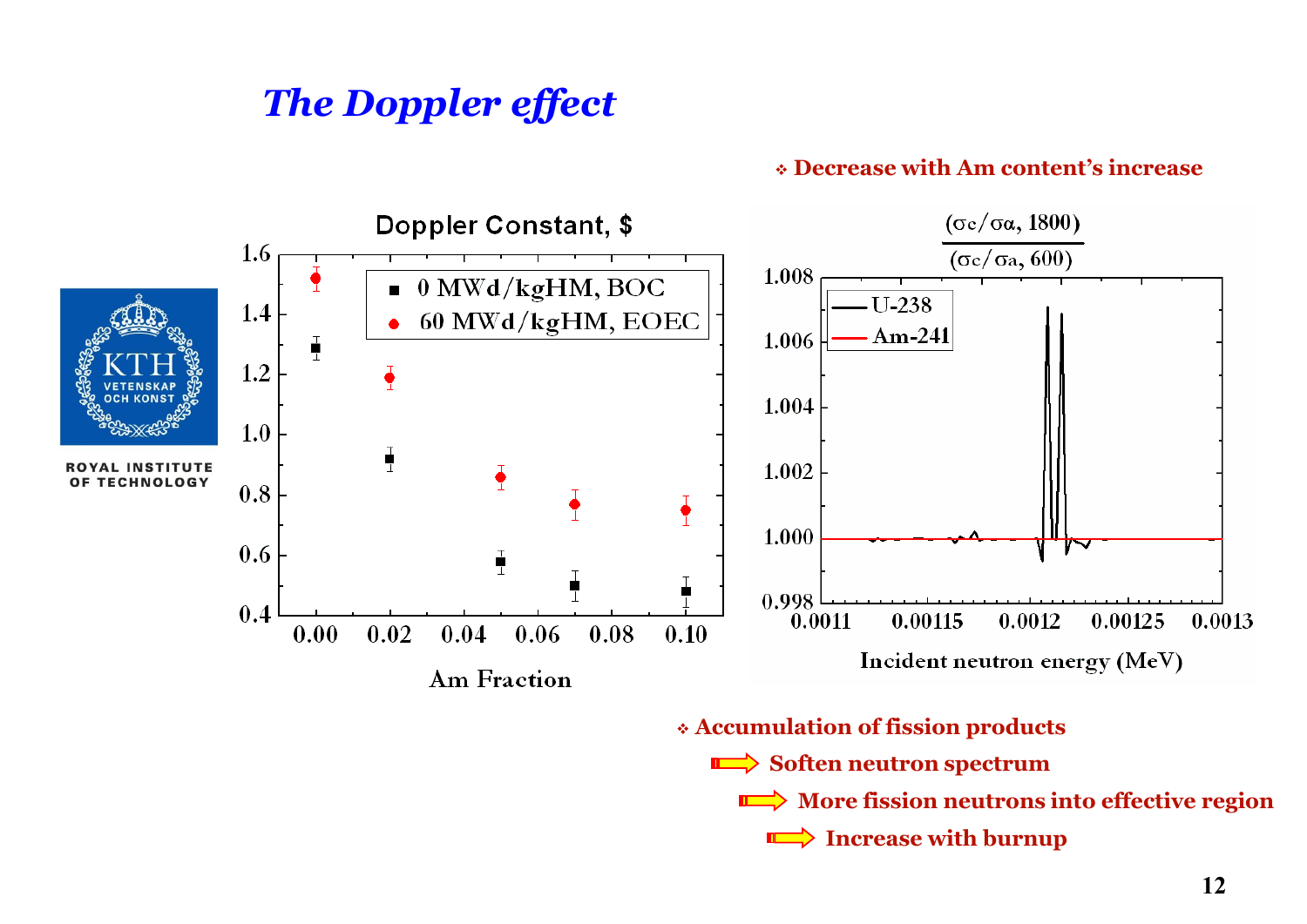### *Coolant temperature coefficient*



**Increase with burnup**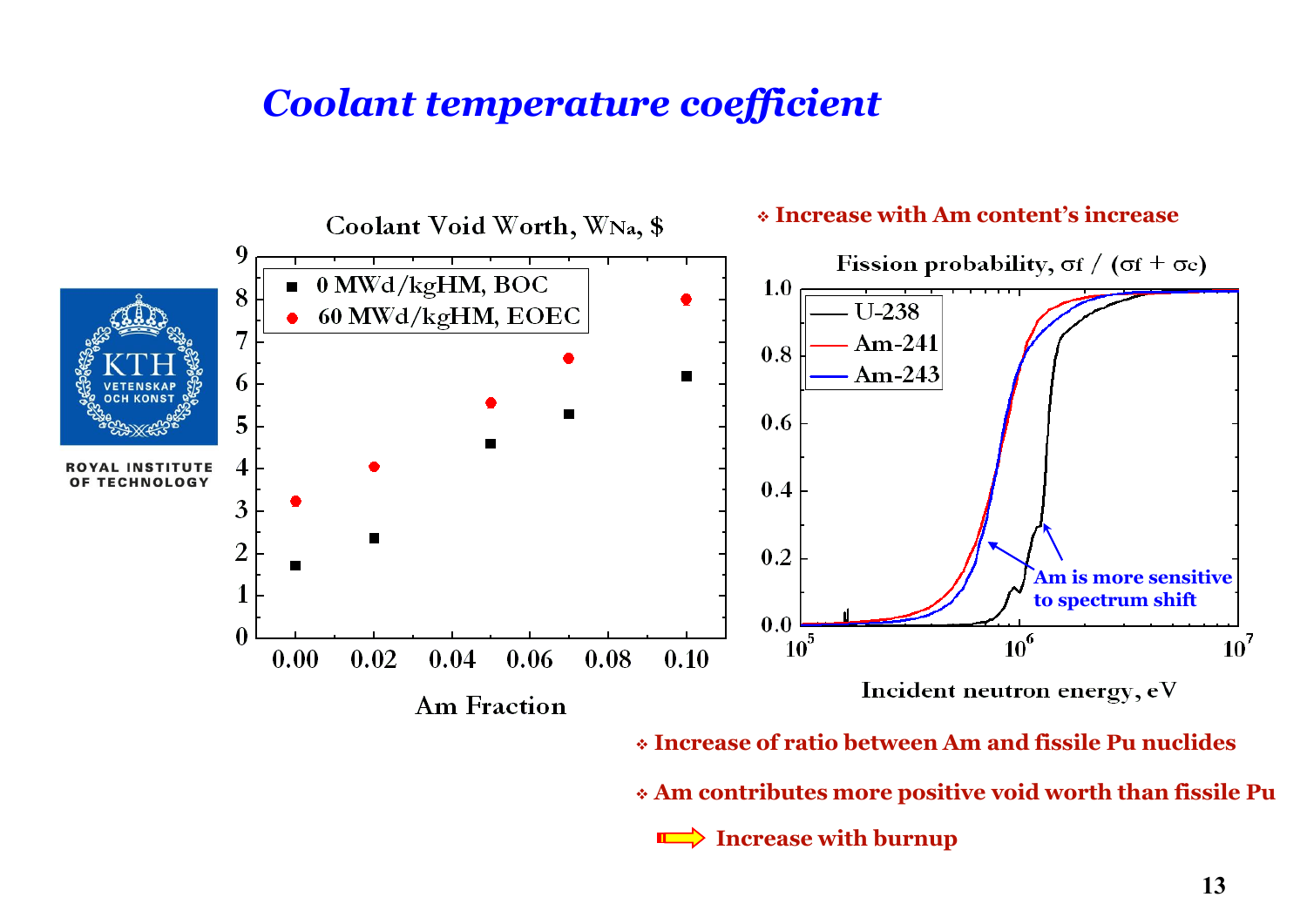### *Some other neutronic parameters ..*

- *Prompt neutron lifetime*
- *Group-wised delayed neutron precursor decay constants*
- *Group-wised decay heat precursor decay constants*

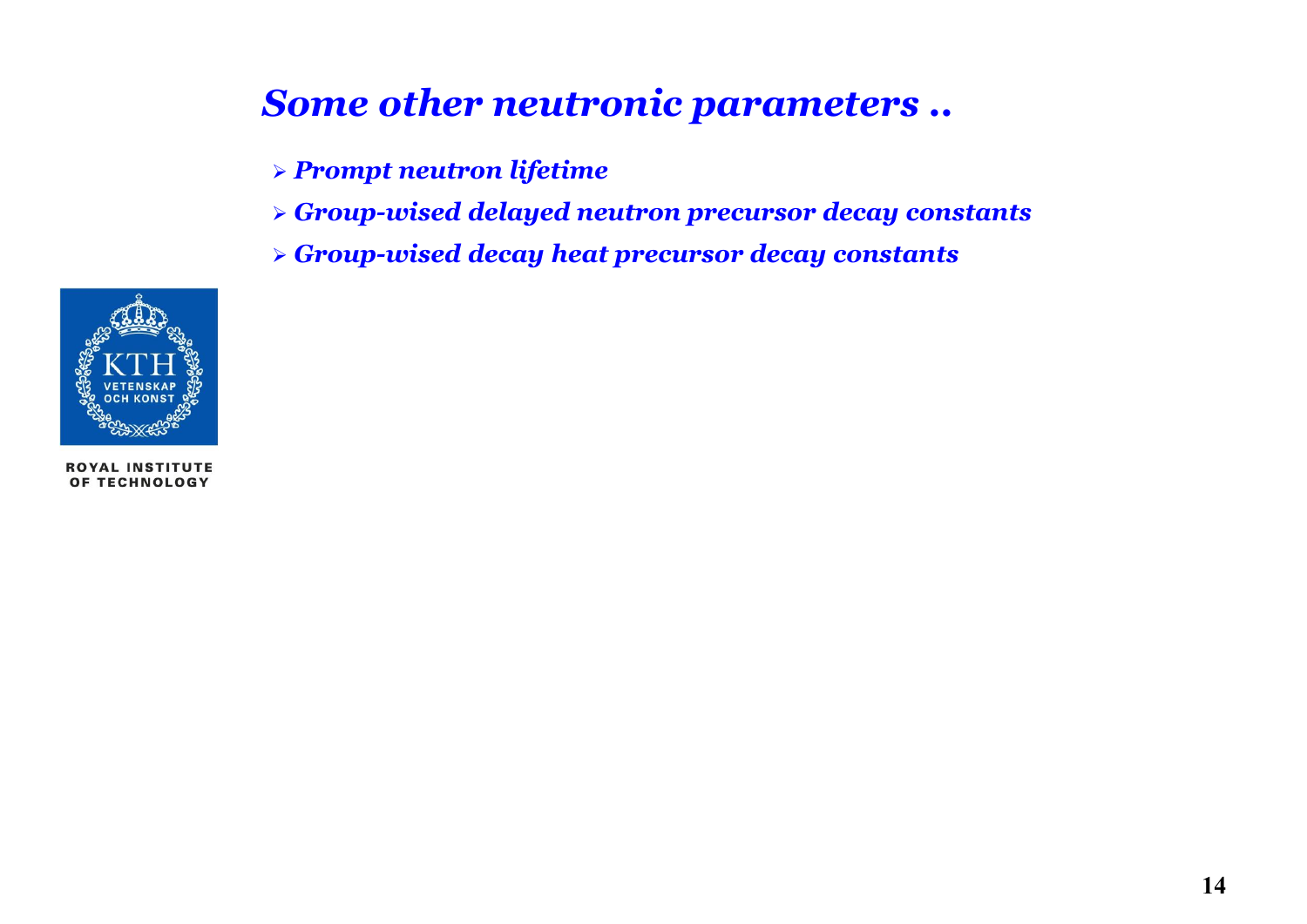### *Some other neutronic parameters ..*

*Prompt neutron lifetime*

*Group-wised delayed neutron precursor decay constants*

*Group-wised decay heat precursor decay constants*

*Axial/radial power profile*



**ROYAL INSTITUTE** OF TECHNOLOGY

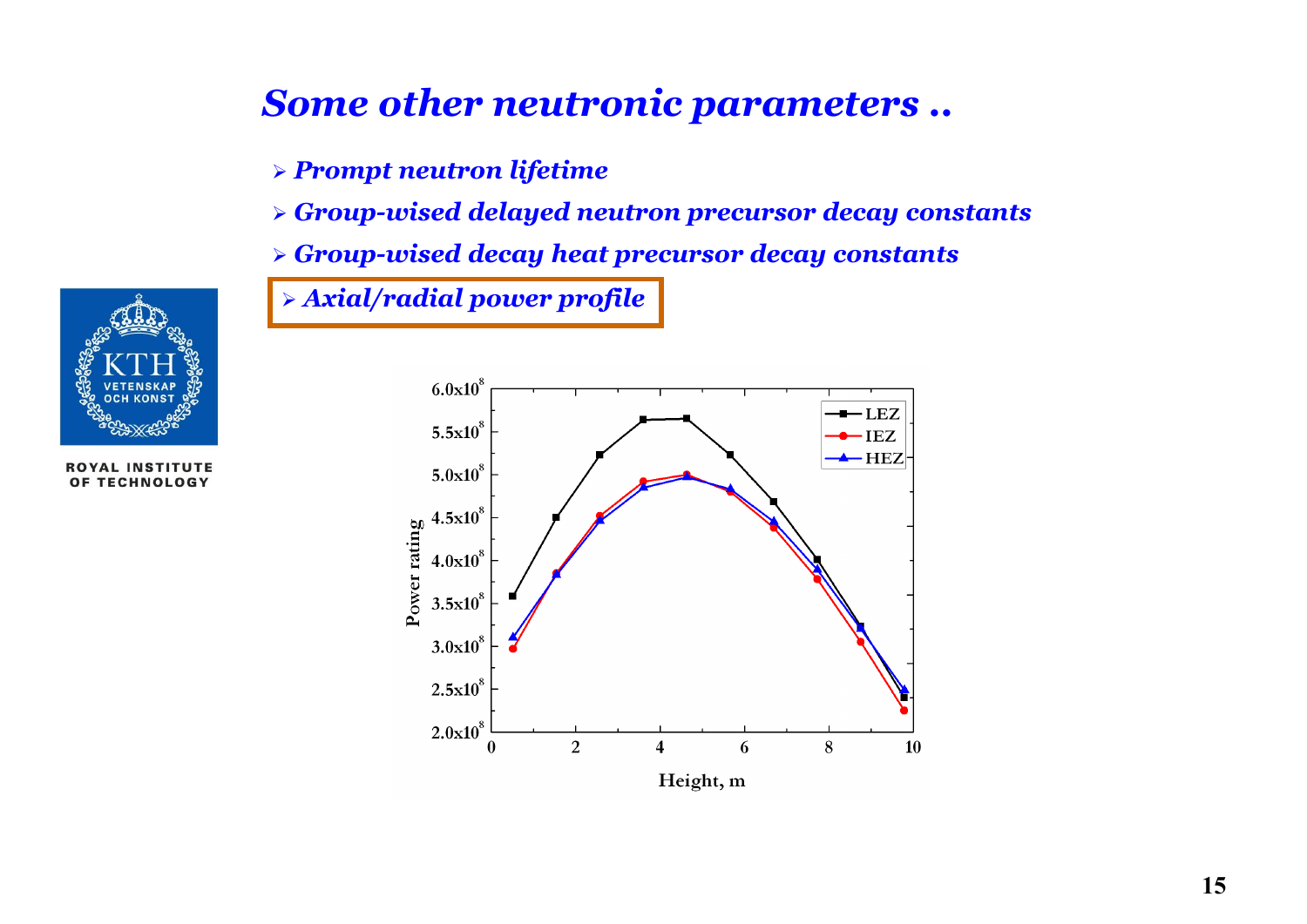### *Some other neutronic parameters ..*

- *Prompt neutron lifetime*
- *Group-wised delayed neutron precursor decay constants*
- *Group-wised decay heat precursor decay constants*
- *Axial/radial power profile*

 *Axial profile of coolant temperature coefficient Axial profile of fuel reactivity worth*



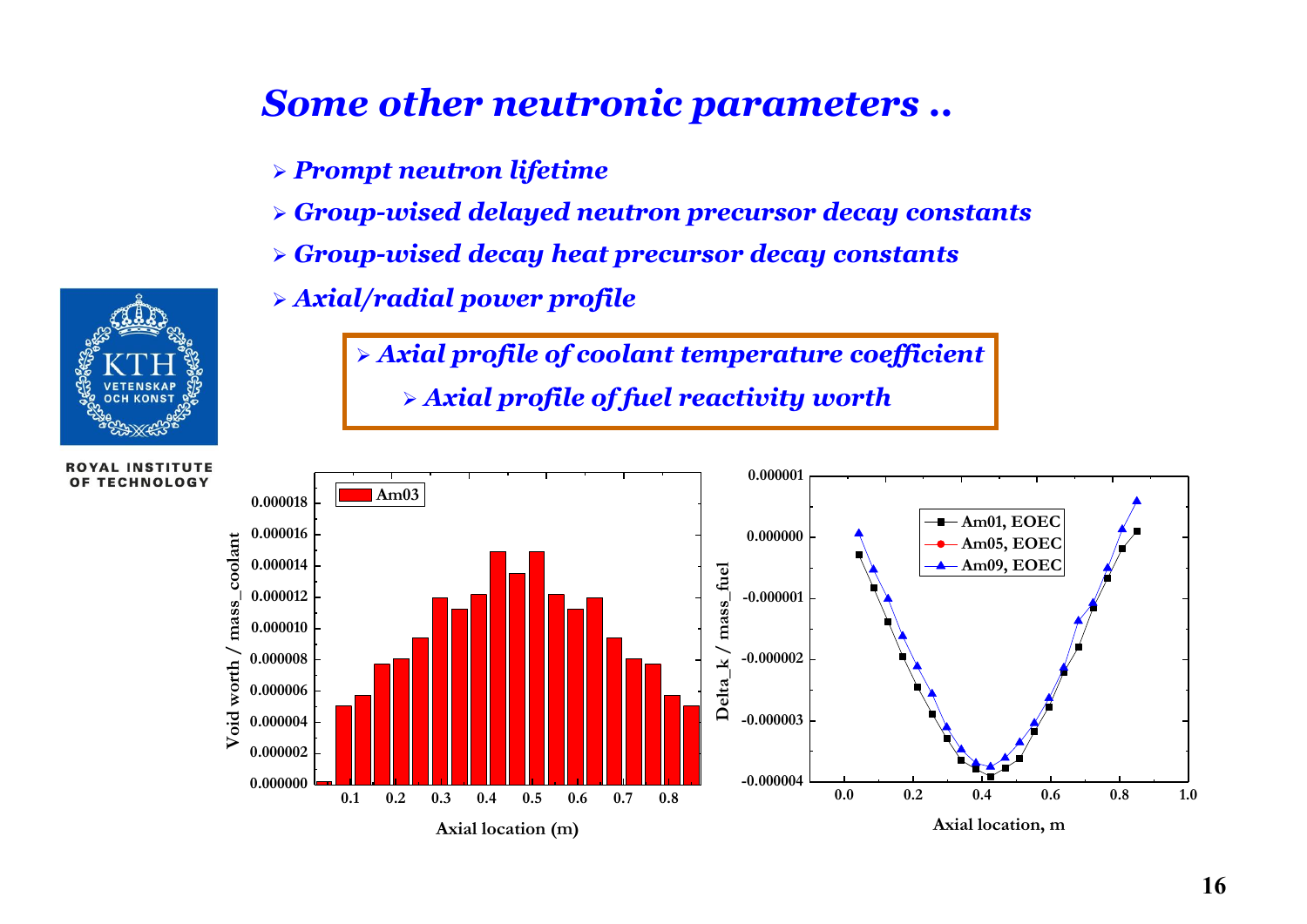### *But .. some inconveniences*



- **Small energy grid size -> RAM occupation**
- **[set powdens] card has the unit of MWd/kgU**
	- **-> hard to be used for non-uranium fuels ( like in ADS)**
- **8 groups of delayed neutron precursors from SERPENT**
	- **-> But only 6 groups in SAS4A/SASSYS model**